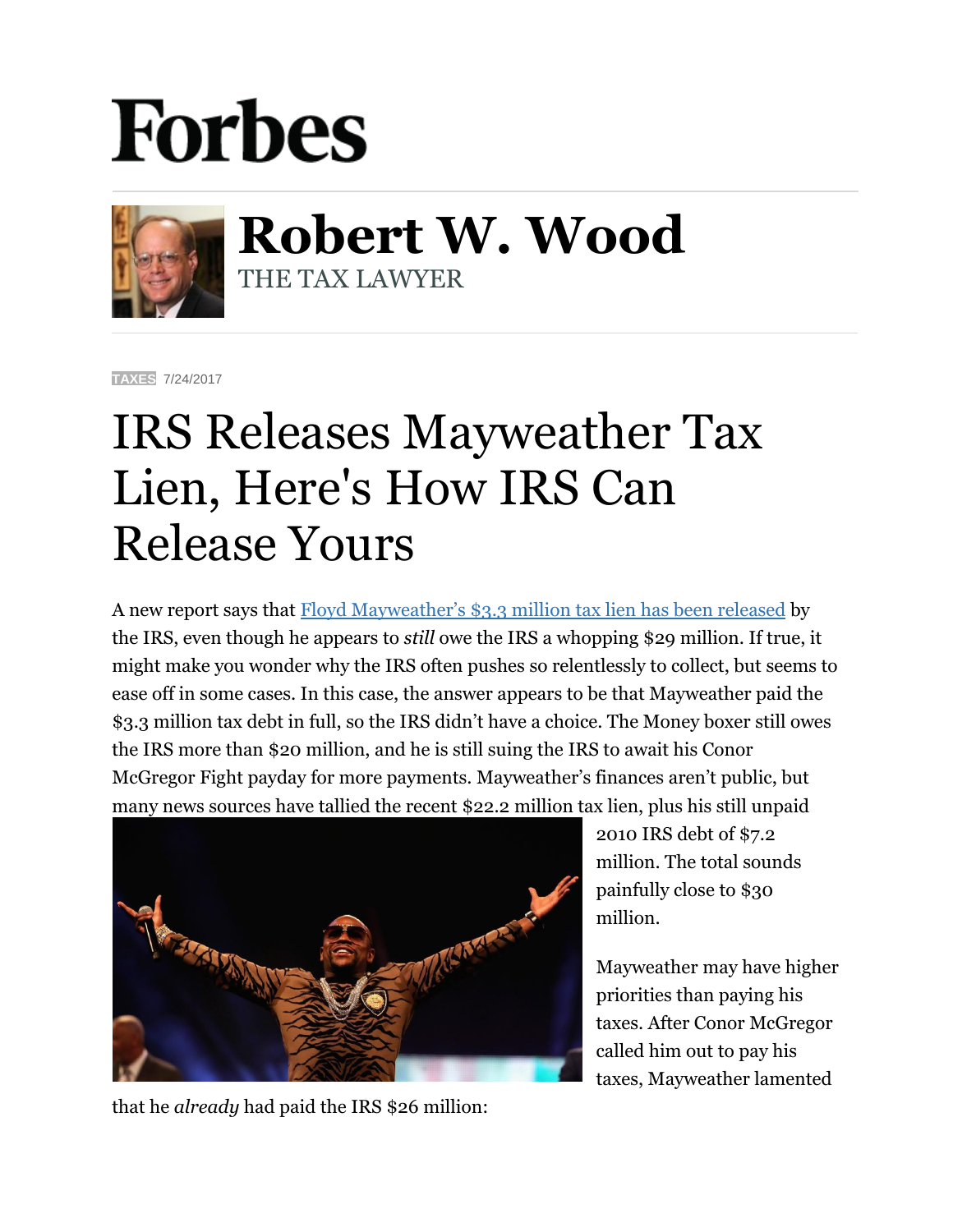"While everyone is counting my money and assuming the worst, these are the facts… Uncle Sam, received \$26,000,000.00 from me in 2015! What else could they possibly want? I'm sure I would have been notified much sooner if there were any real discrepancies right? Bottom line, everybody just wants to be a part of the 'Money May' show, including the IRS! That's fine, you can crunch numbers all day but in the end, my empire is rock solid and intact! Now Calculate That!"

[Floyd Mayweather](https://www.google.com/url?sa=t&rct=j&q=&esrc=s&source=web&cd=3&cad=rja&uact=8&ved=0ahUKEwiY3cyK_s7NAhUY9GMKHaaSC5sQFggvMAI&url=http%3A%2F%2Fwww.forbes.com%2Fprofile%2Ffloyd-mayweather%2F&usg=AFQjCNFvmEYRJjY7JRlvVK7F7a7USeIVPw) Jr. is worth plenty, of course, but high value assets do not always translate to cash to pay the IRS. Even if you have the cash, writing a check can be, well, tough. Mayweather's cash-flow at least will change with his upcoming August 26 next fight with MMA's Conor McGregor. He should be rolling in cash soon. As to tax liens, they are just the IRS's way of making sure that the IRS gets paid no matter what. Still, they are public and can be embarrassing. IRS tax liens can spoil your credit, prevent real estate closings, and damage your reputation. The IRS files a notice of lien so creditors know. IRS tax liens cover all property, even if acquired after the lien filing.

How do you get a lien removed? You guessed it, you usually have to pay up. Then, the IRS is *supposed* to release the lien so you can get back to normal. Under [Section 6321](http://codes.lp.findlaw.com/uscode/26/F/64/C/II/6321) of the tax code, when you fail to pay a tax liability after notice and demand, a lien attaches to all your property and rights to property. The IRS can seize and sell property subject to a federal tax lien. So, filing a lien is second nature to the IRS, but it doesn't necessarily mean they will try to seize and sell anything. Unfortunately, though, tax liens are sometimes not promptly removed, even after you have paid off the IRS in full. One government [report](http://www.treasury.gov/tigta/auditreports/2015reports/201530055fr.html) says that some IRS lien notices are mishandled, with notices going awry, appeal rights not being explained, and similar gaffes. The report says in most cases, the IRS mailed out the lien notices explaining the taxpayer's appeal rights.

The IRS can file a [Notice of Federal Tax Lien](http://www.irs.gov/businesses/small/article/0,,id=108339,00.html#Notice) only after the IRS assesses the liability; sends a Notice and Demand for Payment; and you fail to pay in full within 10 days. The courts use it to establish priority in bankruptcy proceedings and real estate sales. IRS liens last 10 years, and usually release automatically if IRS has not refiled them. However, you're better off to get them removed immediately. Getting the IRS to *release* a lien usually involves: (1) paying the tax, interest and penalties; or (2) posting a bond guaranteeing payment. Even then, the IRS may take 30 days. State or local government charges to file and release the lien are added to the amount you owe.